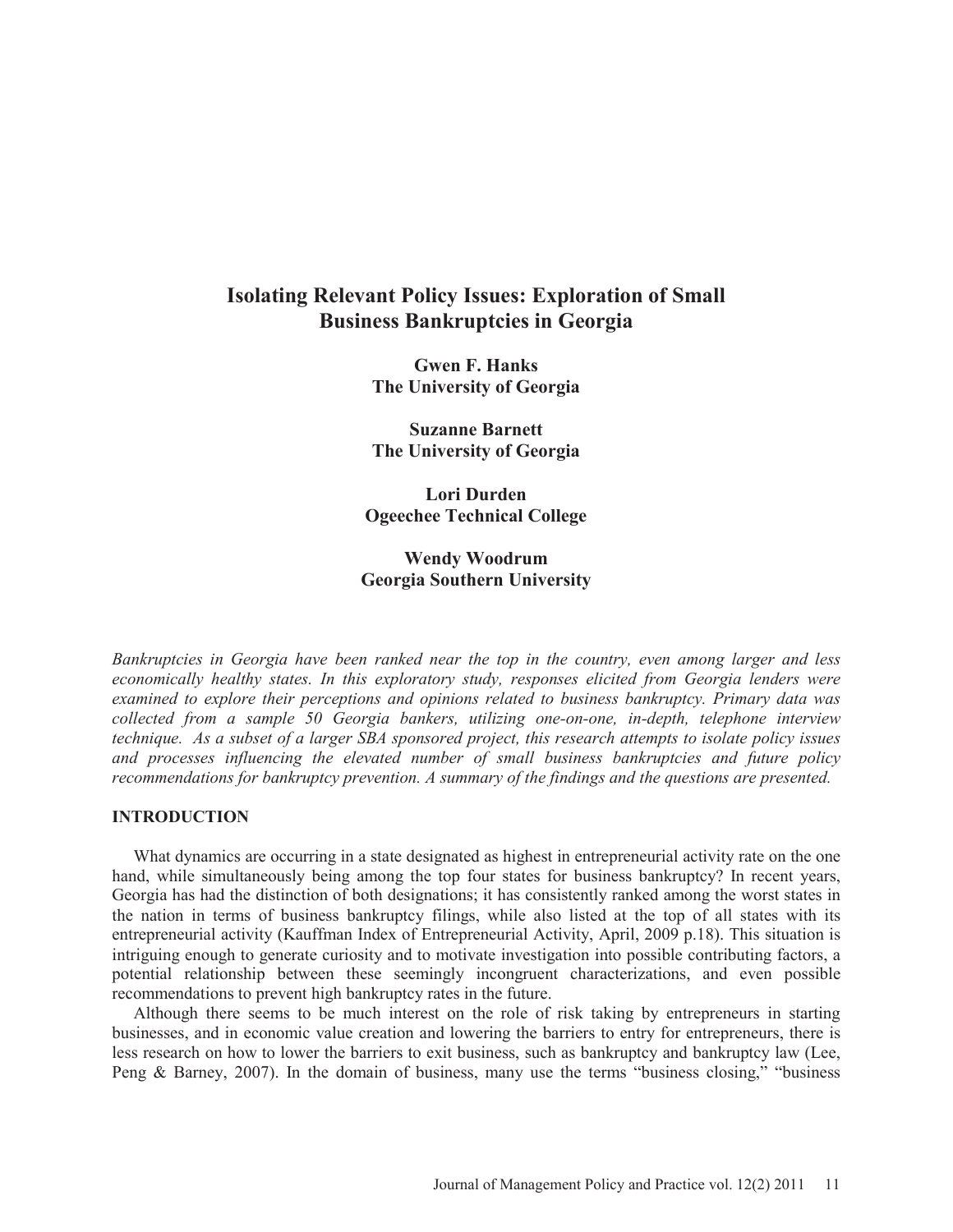failure," and "business bankruptcy" interchangeably. A review of literature reveals several definitions of business failure, with bankruptcy being only one definition (Carter & Van Auken, 2006).

 Businesses may close, discontinue, or even fail, without the legal process of a bankruptcy to reorganize or liquidate. The broader the definition of failure, the higher the expected rate (Watson & Everett, 1996). Bankruptcy is a more specific term, characterized as proceedings involving legal actions to discharge or restructure debt, perhaps resulting from financial distress, which is considered a less precise term (Platt & Platt, 2006). The current research is specific to bankruptcy, a legal process handled in the court system, tracked by various organizations.

 The focus of this research is on an interesting (but slightly disturbing) trend of exceptionally high business bankruptcies in Georgia over several years (American Bankruptcy Institute, State, 2001-2005). Unfortunately, at the outset researchers did not realize that this statistic was merely the tip of a volatile financial iceberg. As events played out, and have been widely documented, Georgia, with its heavy investment in the real estate sector, became a harbinger for economic drama not experienced in this country since the 1930's. As part of a larger SBA-sponsored grant, this research focuses on business bankruptcies in Georgia and their implications for small businesses, related service providers, and public policy considerations. Through interviews with state lenders and a review of the secondary research, the primary goal is to explore possible causes for Georgia's disproportionate percentage, and high absolute number, of business bankruptcies.

 In recent years, Georgia has consistently ranked near the top nationally in business bankruptcy filings (American Bankruptcy Institute, State, 2001-2005). While the current recession has undoubtedly contributed to the high number of business bankruptcy filings in Georgia and across the country, the high rate of business bankruptcy filings in Georgia was present prior to the recent economic downturn. This situation is true for a handful of states that have for several years consistently ranked nationally near the top in business bankruptcy filings (SBA Report, 2005).

 As for potential policy implications and issues related to economic health and entrepreneurism, the same environment that encourages, and possibly nurtures, the high level of entrepreneurism in the state may also encourage a slightly reckless or overly optimistic engagement in the activity, possibly acting as a contributing factor for a higher rate of business failures and bankruptcy.

# **RATIONALE AND SIGNIFICANCE**

 The project intent is to isolate possible factors or indicators believed by lenders to be related to small business bankruptcy and to uncover lender recommendations for bankruptcy prevention.

Specifically, the original research objectives of this exploratory project were to:

(1) Suggest probable causes for Georgia businesses to file for bankruptcy at a greater rate than other states, and

(2) Define steps that businesses, particularly Georgia businesses, can take to avoid bankruptcy.

 Attempting to understand these broader questions is more pressing than ever, given an ongoing recession that contributed to the failure of not only larger corporations, but many small businesses as well. In addition, new jobs, and net job creation in the United States, derive from new (usually small) firms, which already have an extremely high failure rate, with approximately half surviving past five years (Stangler & Litan, 2009).

#### **LITERATURE REVIEW**

 According to the SBA publication, *The Small Business Economy*, in 2004 only three states had a larger number of bankruptcies than Georgia's 2,090; namely, New York (4,070), California (3,748) and Texas (3,094), all much larger states. Many states larger than Georgia had lower bankruptcy rates among their overall base of employers (SBA Report, 2005, p. 214 - 215).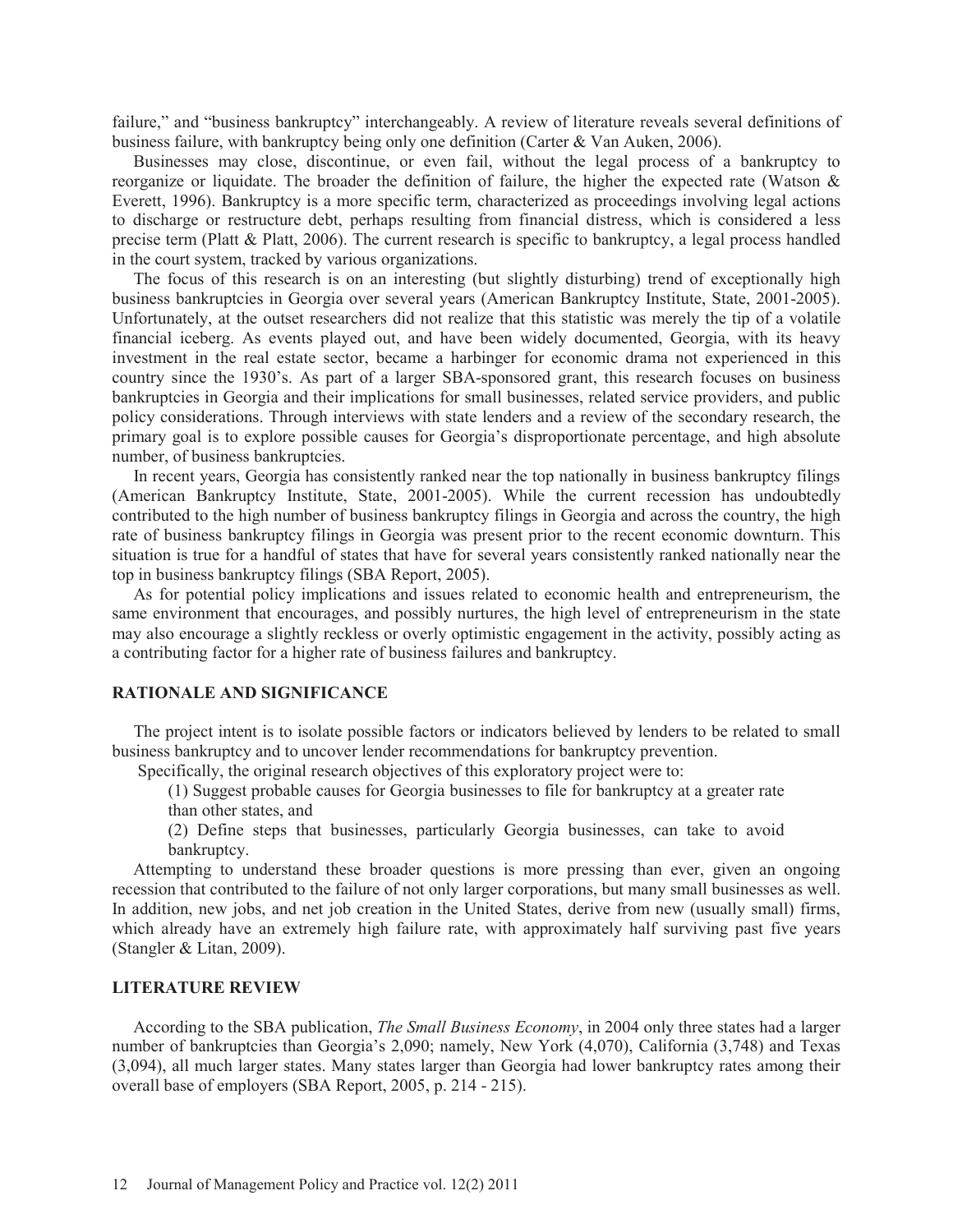Over the last several years Georgia has consistently ranked near the top among states with high numbers of business bankruptcy filings. Georgia began the decade ranked eleventh among all states for business bankruptcy filings. By 2003, the state had moved up to fifth in the country. In 2005, the year of the highest rate of overall bankruptcies in the state, Georgia was ranked third among all states in the number of business bankruptcies (American Bankruptcy Institute, U.S., 1980-2009).

 While an economy such as Georgia's, which is suffused with a pro-entrepreneurial environment, is expected to be more volatile and to exhibit numerous businesses starting and exiting/closing, these particular measures, the number of bankruptcies and the bankruptcy rate, seem to indicate the need for possible intervention. The reasons businesses ultimately file for bankruptcy seem to be numerous and varied. Perhaps bankruptcy is an issue related to management, lack of sufficient marketing expertise or effort, or a lack of capital. The root cause or problem may be external to the business, such as rising costs or deteriorating infrastructure, or may be internal to the firm, such as the result of poor management caused by a lack of knowledge (Bradley  $&$  Cowdery, 2004). There are likely to be certain consistent contributing factors that lead many businesses to bankruptcy, factors leading to an unwanted outcome. Survey-based research exploring the most serious problem facing bankrupt firms find internal (i.e., lack of knowledge) and external (i.e., inaccessibility to debt and economic climatic) factors to be the major contributing categories (Carter & Auken, 2006).

 The April 2009 *Kauffman Index of Economic Activity* reports that while entrepreneurship is flourishing in many parts of the country, especially in Georgia and Atlanta, many represent "entrepreneurs of necessity," instead of "entrepreneurs of opportunity." Due to recessionary pressures (i.e., job loss) many individuals are starting their own businesses; however, these businesses tend to be those with low entry/exit barriers and low income potential. The report specifically warns against this type of entrepreneurism (Kauffman Index, 2009). Another business source suggests that when "business start-ups are a desperate response to unemployment, rather than based on sound principles and…management of competitive advantage, it is inevitable that many firms will fail" (Beaver, May 2003, p. 117).

 The Kauffman study found the entrepreneurial activity index for low-income potential businesses and medium-income potential businesses rose from 2007 to 2008, while the overall entrepreneurial activity index for high-income potential businesses fell during the same period (Kauffman Index, 2009). Thus, the typical churn and dynamics of increased entrepreneurial activity in today's economy (particularly in a pro-entrepreneurship state like Georgia) could at least be considered a possible leading indicator of increased business bankruptcies in the future.

 From 2006 to 2008, Georgia ranked fourth among all states in total business bankruptcy filings. Even while the trend across the country, including Georgia, has been a general reduction in the number of bankruptcy filings since 2005, Georgia continues to rank among the leading states for bankruptcy. The empirical data available on rate of business bankruptcies in the United States indicate that Georgia's businesses file for bankruptcy at a rate far higher than businesses in most other states. Since 2000 Georgia business bankruptcy filings increased by no less than 14.8 percent in every year until 2005, according to data from the Administrative Office of the U.S. Courts and tabulated by the American Bankruptcy Institute (American Bankruptcy Institute, U.S., 1980-2009).

 A relative lack of filings in 2006 may be related to passage of the Bankruptcy Abuse Prevention and Consumer Protection Act of 2005. The act's goal was to make it more difficult for borrowers to file bankruptcy under Chapter 7, and instead to encourage borrowers to file under Chapter 13, thereby requiring many to pay back at least portions of their debt (Bankruptcy Reform Act, 2005). The logic behind the reforms was that providing a financial disincentive would prevent/discourage high rates of filings: since financial benefit is the lure of bankruptcy, if that perceived or real benefit is removed then fewer filings should result. This premise would apply to both households and businesses (Fay, Hurst, & White, 2002).

 In 2005, like elsewhere in the country, Georgia experienced a sudden decline in the number of filings due to bankruptcy reforms passed by Congress in the fall of that year. That year the rate of increase demonstrated a sharp decline, as filings increased by only 6.8 percent over the previous year. In 2006 the bankruptcy filings dramatically decreased by a rate of 49 percent from the 2005 figures (American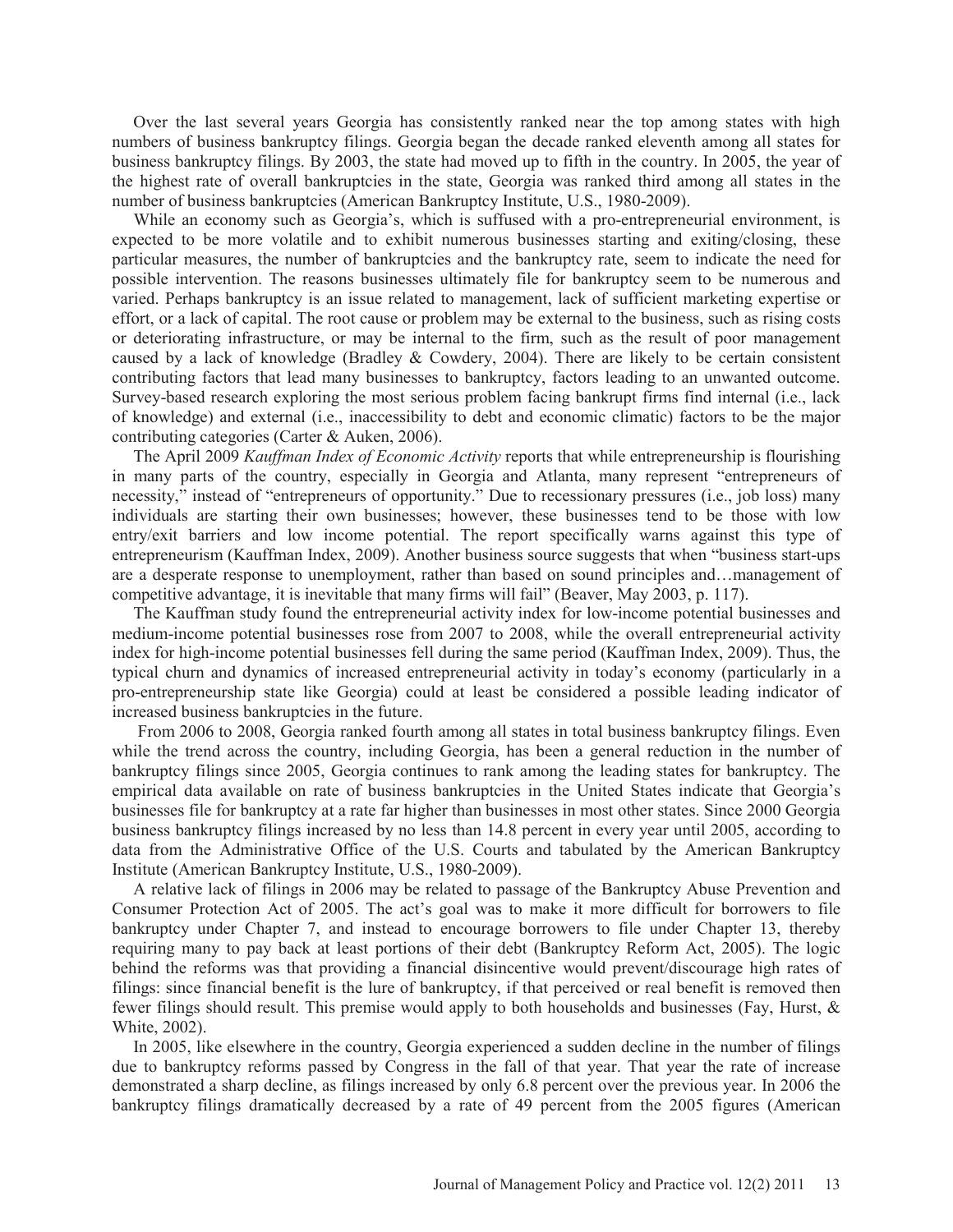Bankruptcy Institute, U.S., 1980-2009). Most of this decrease is attributed to the bankruptcy reform legislation which took effect.

 In 2004, anticipating changes in federal bankruptcy filing laws, businesses may have been more willing than usual to declare bankruptcy. The number of business filings increased that year by 31.9 percent over 2003. By comparison, each of the previous two years had an increase in filing rates of approximately 16 percent. Georgia's national ranking for all types of bankruptcy filings during the years from 2006 through 2008 was 1, 3, and 3, respectively (American Bankruptcy Institute, U.S., 1980 – 2009).

 More current data indicate that the rate of business bankruptcies is increasing at a pace not previously experienced. Recent bankruptcy filing data indicate that business bankruptcy filings are again on the rise. For example, the rate of increase for business bankruptcy filings from 2007 to 2008 was over 53 percent. In fact, after a dramatic decrease following the 2005 reforms, with provisions making it more difficult for individuals and businesses to offload debt, business filings began almost immediately to increase. These increases may or may not be associated with the onset of the most recent recession (with December 2007 as the recession's official start).

While the number of business filings continues to remain significantly reduced since 2005, there is clear evidence that the number of filings is again on the rise in Georgia (American Bankruptcy Institute, U.S., 1980-2009). It seems that the same favorable circumstances and factors that make Georgia a promising place to start a business may also contribute to its high rate of business bankruptcy filings. In light of the fact that at least half of new businesses fail within five years (Shane, 2008), the rate and number of business bankruptcies also logically continues to increase.

 Small businesses seem particularly affected by Georgia's high rate of filings, which may have serious implications for the state's economy. Another contributing factor that confounds the research is the possible comingling of personal and business assets and financing. This issue, related to bankruptcy, has been explored recently by several researchers, who label it the "myth of the disappearing business bankruptcy," referring to the fact that business bankruptcy is sometimes subsumed or disguised within personal bankruptcy (Lawless & Warren, 2005).

 Because the vast majority of employer firms in Georgia are small businesses and entrepreneurs, many of those unincorporated, the debt incurred to finance a business may represent a personal liability as well. There are some links between personal finances and bankruptcy and small business financing and bankruptcy, as supported in recent research. In the United States, personal bankruptcy is often used by business owners to protect themselves against creditors or to discharge debts. Because there is no legal distinction between business and personal assets for non-corporate businesses, the debts of single proprietor firms are considered the personal liabilities of the owners (Fan  $\&$  White, 2003). Unfortunately, there is no way to discern from personal bankruptcy filing data those instances which represent a failed small business as well.

 Many small businesses in Georgia (as elsewhere) may also be home-based, adding to worries that recent troubles in the subprime mortgage market, which continues to worsen in Georgia and throughout the country, could also negatively affect small business owners, since personal and business assets may be intertwined. Many small business owners may have used their homes as collateral for business loans, further comingling business and personal obligations. These issues, which are also mentioned by the lenders, underscore the need for proper counseling for entrepreneurs, since empirical studies have shown that business counseling results in a higher rate of success for many small businesses (Chrisman  $\&$ McMullan, 2000).

## **METHODOLOGY**

 The project research objectives were to explore possible contributing factors for Georgia businesses to file for bankruptcy at a greater rate than businesses in other states and to reveal possible steps that businesses, particularly Georgia businesses, might take to avoid bankruptcy. The specific focus of the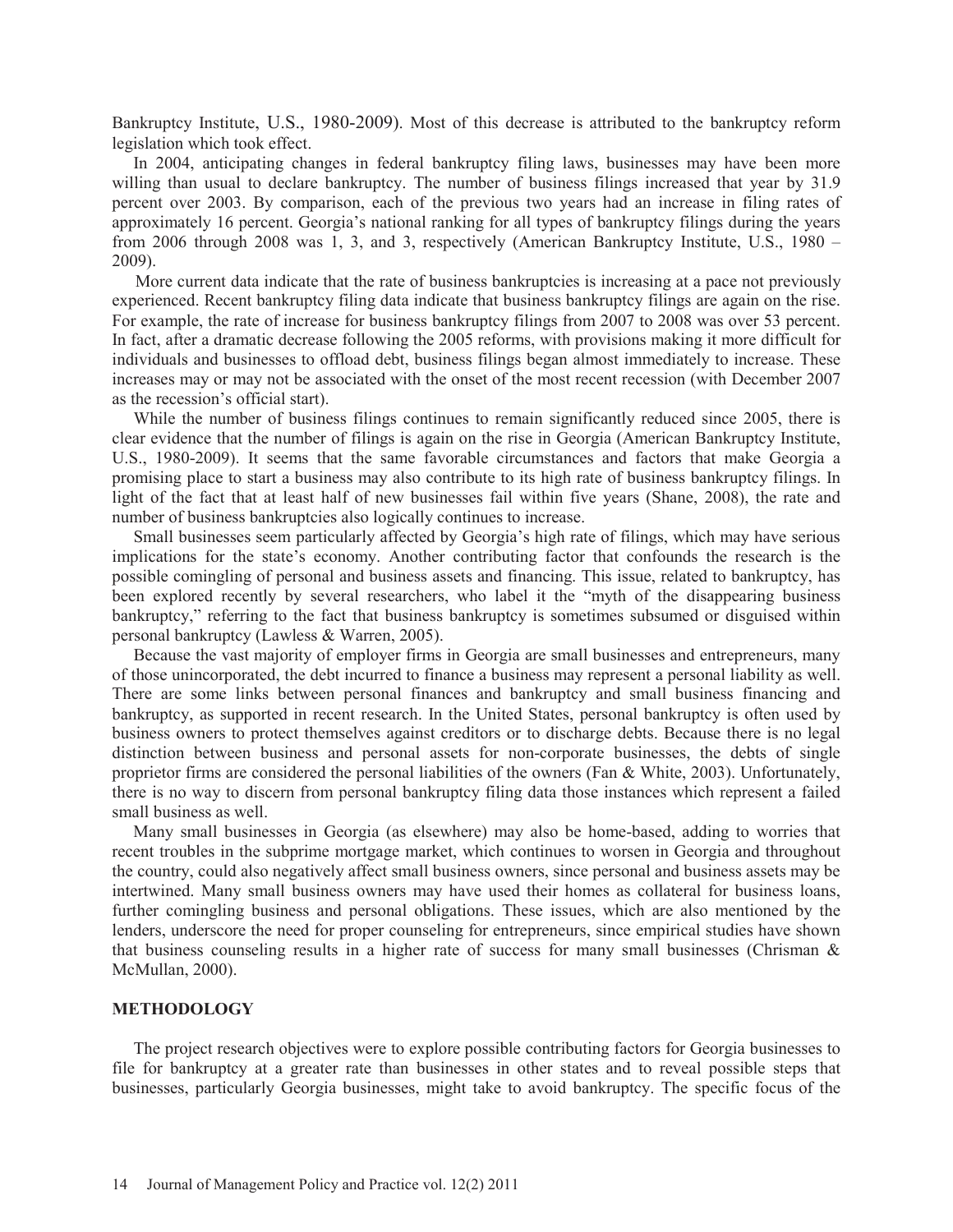project was to provide a clearer understanding of bankruptcy, through the lens of state lenders, who have been on the frontline of and witnessed the growing problem.

 In utilizing a qualitative research method, namely one-on-one, telephone interviews, the researchers were able to obtain timely primary data from, and to explore the perceptions and opinions of, a highly specialized and relevant group, specifically Georgia lenders who work with clients and professionals of the Georgia Small Business Development Center (SBDC) Network.

 Social scientists define this type of research as an *interpretive study*. "Interpretive studies are concerned with reaching in-depth understanding; qualitative research methods are suitable for addressing questions of how and why things occur, whereas quantitative methods are more appropriate for answering what and how many questions. Qualitative research is suitable where the research emphasis is on in-depth understanding of behaviour or activities matter more than specific measurements..." (Carson, et al, 2001, p. 65).

 Qualitative research is an acceptable approach for exploratory research or interpretivist methodologies. As a technique, interviewing generally consists of "allowing respondents to tell their own stories" in a research framework that is not totally directive. Interviewing, as a technique, is not so far removed from ordinary conversation, utilizing familiar cues for speaking and answering questions, that respondents seem to feel comfortable once a certain trust between the interviewer and interviewee is established (Chrzanowska, 2002).

 A primary advantage of the interview technique when attempting to gain an understanding of a topic that involves specialized knowledge or perspective, such small business bankruptcy, is that the interviewees can tell their own story with little restriction, but also within the structure of a questionnaire to provide some guidance, to allow for exploration of the perceptions and opinions of the sample. Another advantage of the interview technique is the ability to probe with follow-up questions to obtain finer details and a fuller understanding of the research issue. Respondents can appreciate the opportunity to provide feedback, realizing their views hold some value (Chrzanowska, 2002).

# **Sample**

 With an extensive network of banks and non-traditional lenders associated with the Georgia SBDC Network, the SBDC researchers were able to call upon this group for their insights. The perspective of the lender was chosen to define the possible trigger points that lead a business to declare bankruptcy. Originally, interviewing bankruptcy attorneys, and even possibly credit assistance agencies, was considered for the project. A focus on lenders' perspective, and their unique capacity to compare and contrast why some businesses go into bankruptcy while others are able to avoid it in similar external circumstances, was the rationale for selecting lenders as the appropriate target respondent group for the project.

 Conducting interviews of these industry experts helped shed light on many of the possible or perceived causes of the disproportionately high number of bankruptcies filed in Georgia, and also led to recommendations for how small business owners might avoid this fate in the future. All members of the sample were pre-notified by the referring business consultant of the Georgia SBDC Network that their names and contact details had been provided to researchers for the purpose of examining the bankruptcy phenomenon in Georgia. Using a list of 100+ lenders compiled from SBDC consultants, pre-notification was conducted in October of 2008.

 From that original list the final tally of completed interviews stands at 50. While some lenders eventually declined to participate due to the "sensitive" nature of the issue, some lender respondents were eliminated due to overlap within corporate responses. Still others from the original calling list were lost due to volatility within the banking industry, because the specific lender may have left the bank at which they were employed or the bank may have been closed during this period of turbulence. Finding and obtaining data from the lender sample was a further challenge once they became sensitized by and to their shifting environment.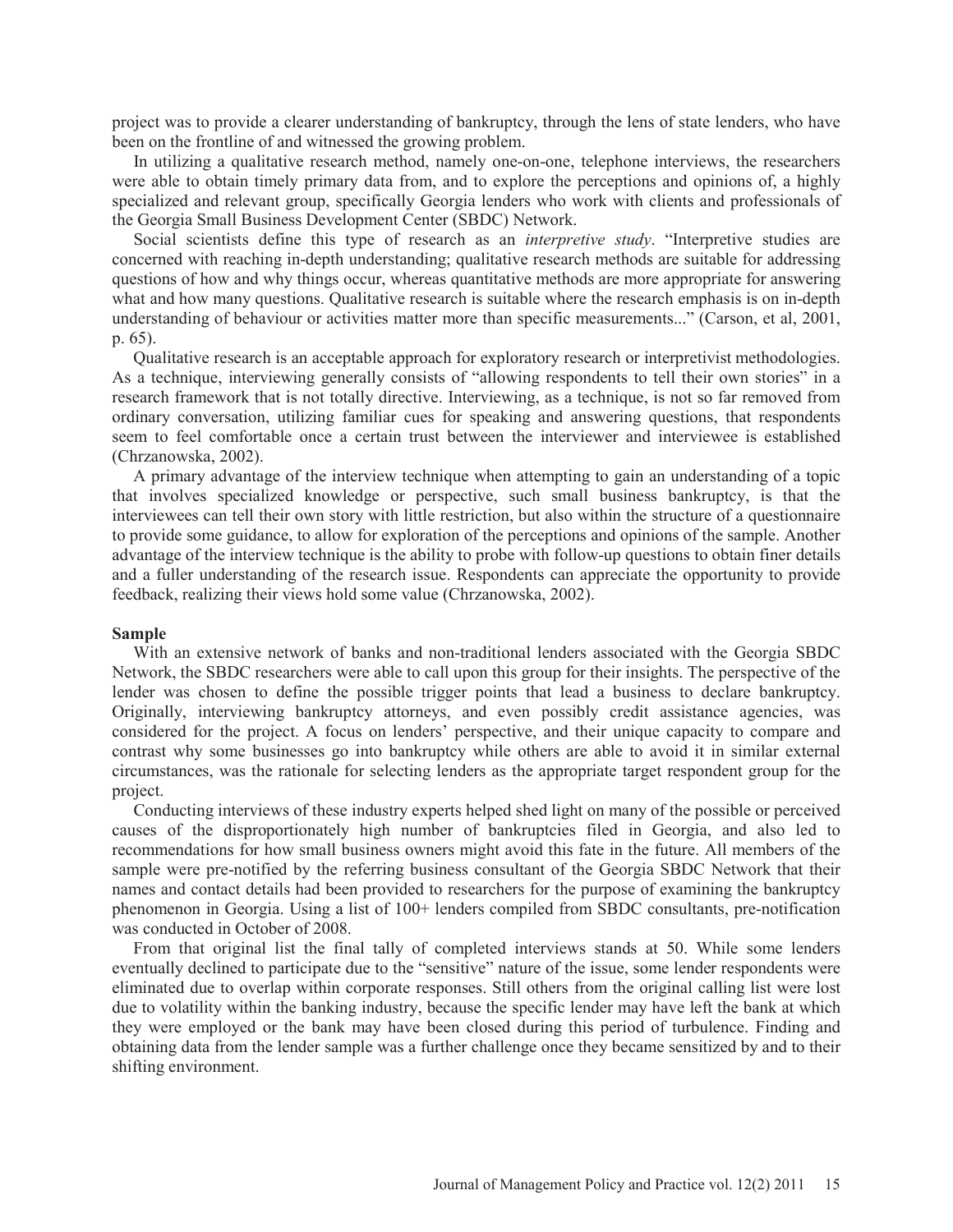### **Procedures**

 Researchers contacted banking professionals to gain insight into the breadth and depth of the business bankruptcy problem in Georgia. The lenders also aided researchers by offering possible preventive steps that Georgia's small business owners might consider to avoid bankruptcy.

 Telephone interviews conducted by the researchers began in November 2008 following the conclusion of the U.S. Presidential election. Interviewers for the project were faculty members of the SBDC organization, including personnel from two of 17 area centers and also from the applied research division at the state office.

 Conducting "pilot interviews" for questionnaire refinements and various holiday interruptions slowed the process, but added useful data for further refinement and consideration. During the pilot portion of the study, the researchers decided in follow-up discussions that one representative lender from the larger banks would be sufficient for the sample, due to the redundant corporate-level responses heard in the pretest period. The sample contact list was reduced and further divided among the researchers to reflect this revised arrangement.

 Developments impacting and slowing the project were uncovered as the data collection process spanned the first quarter of 2009, a period of an unprecedented series of bank failures, bank layoffs and consolidations, as well as other economically driven events.

### **Questionnaire/Interview Guide**

 The bankruptcy component of the research project included the development and refinement of a primary data collection interview questionnaire for use with the lender sample. The guide was developed from a series of questions generated by the research team, based on the existing literature and other sources. The questionnaire guide was revised and refined until it consisted of six broad questions (Table 1) and required approximately 15 minutes to complete by phone.

| Question<br># | <b>Broad Questions for Lenders</b>                            |
|---------------|---------------------------------------------------------------|
|               | What factors do you believe contributed to                    |
| 1             | the comparatively high number of bankruptcies in Georgia      |
|               | earlier this decade? *                                        |
| 2             | What are the main causes for bankruptcy that you are          |
|               | currently seeing? *                                           |
| 3             | Do certain industries seem to be more prone to bankruptcy? If |
|               | so, which ones? Why do you believe this is the case? **       |
|               | What does your typical bankruptcy case look like today?"      |
|               | (Part A)                                                      |
| 4             | How is the typical bankruptcy case of today different from    |
|               | what you saw earlier in this decade? (Part B).**              |
|               | What expectations do you have for the next couple of years    |
| 5             | regarding the level and rate of bankruptcies in Georgia?***   |
|               | Based on your experiences, what recommendations would you     |
| 6             | make to businesses in order to avoid bankruptcy?***           |
|               | * Structured answer with "other" option                       |
|               | <b>** Elicitation with Probes</b>                             |
|               | ***Elicitation – open ended questions                         |

# **TABLE 1 LIST OF INTERVIEW QUESTIONS**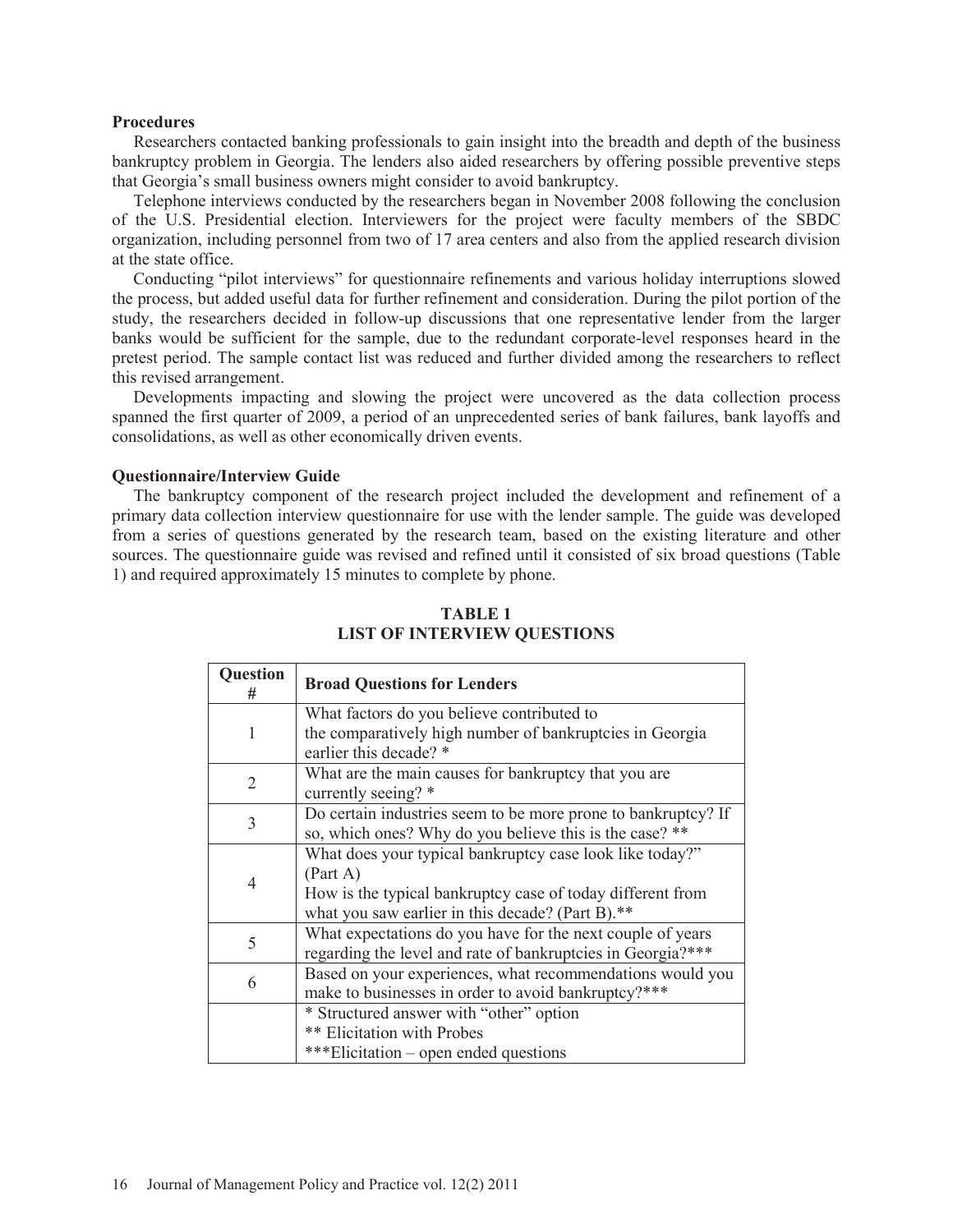In addition to the fixed-question portion of the questionnaire, there were opportunities to elicit openended responses from the lenders who participated. Due to the changes that were concurrently occurring in the financial marketplace, a section of the questionnaire was structured to compare bankruptcy characteristics earlier in the decade to bankruptcies within the last two years (2007 and 2008). This structure enabled researchers to isolate current phenomena from the "traditional" reasons for bankruptcy.

 From their unique perspective, the lenders were also asked to recommend actions business owners might take to avoid bankruptcy. Because the interviews also included several open-ended questions, respondents (lenders) were able to provide additional, relevant information including some useful and unexpected comments and insights.

# **RESEARCH FINDINGS**

 The turbulent economic environment that surrounded the data collection period added several challenges to the data collection process, and to the interpretation of the data. Top-of-the mind for most lenders was the banking crisis and the home foreclosure melt-down that were occurring concurrently with the data collection stage of the project. Even with these obstacles and constraints, worthwhile information was obtained from the respondents, providing useful insights into their perception of small business bankruptcy in Georgia. The analysis reveals fairly consistent and some convergent results among the lenders. In this section both general and specific results are reported.

#### **General Results**

 An important early finding was that large banks tend to be more decentralized to the extent that the department involved in bad or at risk accounts is separate, perhaps even in another physical location (or state). These "at risk" accounts are sometimes removed from the portfolios of the loan officers and placed in "special asset groups" or a department with a similar designation. As more centralized operations, smaller lending institutions tend to have a more intimate knowledge of their clients who may have experienced, or who are in imminent risk of, bankruptcy.

 Although some respondents indicated that each client was unique in contributing factors for bankruptcy, many others offered specific factors which they believe contribute to the relatively high number of bankruptcies in the state. Consistent with prior research, both internal factors (e.g., weak management, skills of individuals, knowledge) and external factors (e.g., economic conditions, specifically the recent economic downturn and ill preparation for it) were cited as contributing factors in the bankruptcy rate. A recurring theme for contributing bankruptcy factors was undercapitalization, specifically low working capital or insufficient lines of credit.

 A specific set of themes for bankruptcy prevention included: the need for a business owner's awareness of their unique situation, preparation for/anticipation of any downturn in the economy, and frequent and frank communication with the firm's accountants, attorneys and bankers/lenders.

 More specifically, lenders cited several reasons they believe Georgia had a high number (and rate) of bankruptcies *early this decade*:

- $\bullet$  Weak management inexperience in managing a business
- Poor business plan not having a sound business plan from the beginning and/or not sticking to the business plan
- $\bullet$  Not being prepared for a slow economy not having cash saved to cover expenses during slow times
- $\bullet$  Divorce easy to file for divorce in the state of Georgia (financial repercussions)
- $\bullet$  Personal finances not having personal finances in order at the start of the business
- Ease of obtaining external financing business owners were able to obtain financing easily with no real equity; owners did not inject much personal savings into the business.

 Lenders also listed a lack of operating capital and being over leveraged as two of the main causes of *current* bankruptcy. According to the lenders, business owners do not save enough of their profits to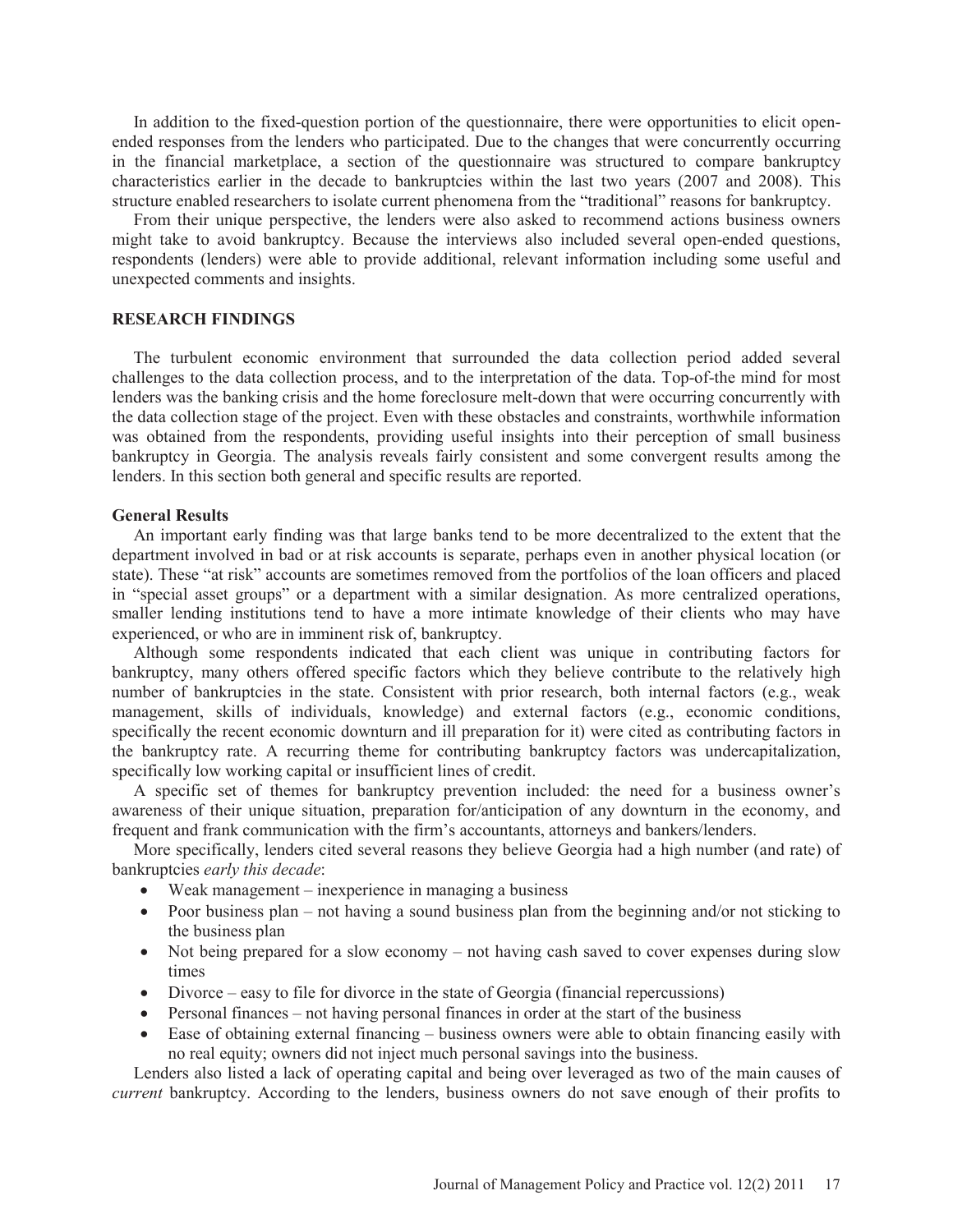cover slow cycles. Other reasons cited by lenders for *current* bankruptcies are unrealistic expectations and lack of operating capital set aside to cover the slow payables.

 When asked if certain industries are more prone to bankruptcy and why, the following industries were cited: retail, service, manufacturing, construction and development and real estate. During the interviews, one lender suggested that businesses with lower barriers to entry are more susceptible to bankruptcy. Businesses in these industries are perceived by lenders as more prone to bankruptcy because they have overzealous business plans, a lack of operating capital, frequent over-leveraging, and are susceptible to labor costs, material costs, and competitive forces. In other words, these businesses operate on razor thin margins; thus, while it is easy to start these kinds of businesses, it is also easy to exit these types of businesses when profits fall or a better employment opportunity becomes available. The April 2009 *Kaufman Index of Economic Activity*, warns against this type of entrepreneurism (Kauffman Index, 2009).

 Another reason given for businesses filing bankruptcy was weak management, a factor within the firm. Typically, such management does not implement and follow the business plan and is unaware of changes in competition and the market, according to the lenders.

 In the next few years, lenders generally expect business bankruptcies to be at an all time high while economic conditions continue to deteriorate. Lenders do not expect to see bankruptcies slow down until 2010 at the earliest. Their view is that earlier in the decade, the economy was able to recover quickly, but this time the impact is expected to be deeper. Unlike earlier times, real estate is not expected to be a safe harbor nor to provide stability.

 The early results offered the following recommendations made by lenders for small business owners to avoid bankruptcy:

- Stay on top of changes and be aware of competition and market
- $\bullet$  Have a good business plan from the start and stick with it!
- Save working capital for a rainy day and for slow times; don't spend all the profits in order to avoid paying taxes
- Have a spouse working to bridge the gap
- Talk to bankers early, be honest and include them during good times and bad times
- $\bullet$  Reduce debt levels during profitable times
- $\bullet$  Have a good CPA
- Communicate with banker, accountant, and attorney during good times and bad

As the data collection progressed, subsequent findings of the project were:

- Lenders (or agents) became less willing to provide information as they became "sensitized" to the financial sector situation. One individual representing a company that handles receivership for failed banks (through contract with FDIC) more or less refused to participate except for a "no comment" due to the potential "litigious nature" of the situation.
- A smaller institution lost two individual lenders on the sample interview list to layoffs and/or consolidations. Interestingly, the executive who responded in their stead reported that they had "so few bankruptcies that they were hardly on the radar."
- Several bankers reported that businesses were at high risk for bankruptcy when they do not stay on top of changes in their competition and industry. A lender cited non-franchise restaurant startups as an industry specifically prone to bankruptcy because these start-ups do not have an established image and therefore attracting new customers is difficult.
- $\bullet$  The later data demonstrated that more seasoned businesses are filing bankruptcy (those with 10, 20, 30 years in business) than was seen a decade ago. These firms have an average  $30 - 100$ employees. Lenders attributed this outcome to today's economy rather than 10 or so years ago, when bankruptcy was more likely in very inexperienced start-up type businesses: this finding was a cause for much concern in the lending community.
- In light of the economic concerns and types of businesses that seem to be more stressed than in earlier times, bankers were recommending that start-up businesses possess one year of working capital in reserve.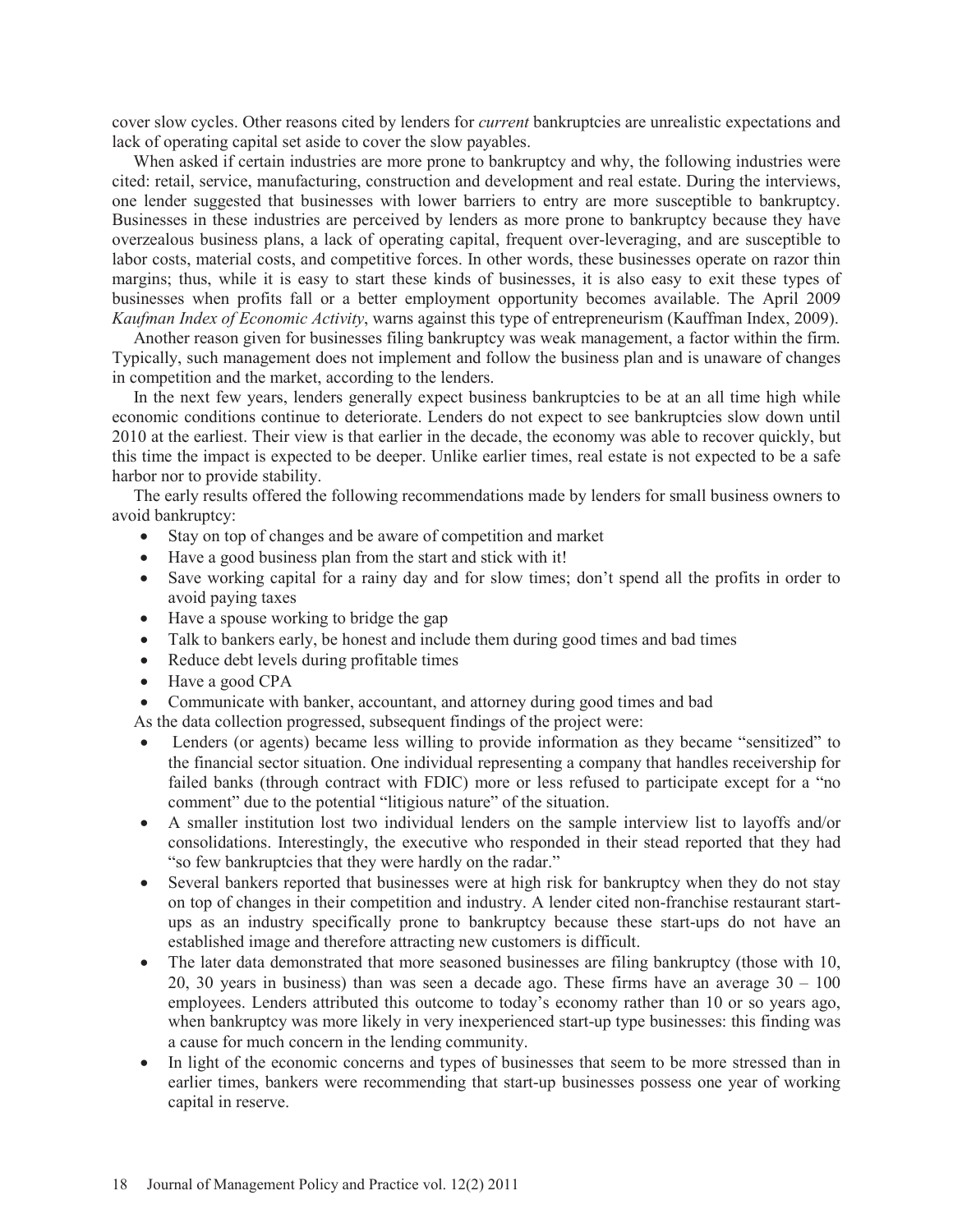### **Specific Results – Six Questions**

 Below are the interview results of the six broad questions addressed to the lender respondents. Specifically, in response to question number one: *"What factors do you believe contributed to the comparatively high number of bankruptcies in Georgia earlier this decade?"* the broad categories were the internal, external, and personal factors, with several subcategories for each (and an "other" category) allowed (see Table 2). Respondents were allowed to choose all that applied and to provide comments. Of those who responded to question one, approximately 40 percent of the lenders selected internal factors, such as weak management and financial problems in the firm (top two), as those contributing to the high number of Georgia bankruptcies earlier in the decade. An additional 22 percent chose external factors, such as competitive pressures and overall economic conditions (the top two). Personal factors, such as personal finances and divorce, were chosen by 22 percent of the respondents as major contributing factors to bankruptcies.

| What factors do you believe contributed to the comparatively high number of bankruptcies in<br>Georgia earlier in this decade? |                                |                                    |                  |  |  |
|--------------------------------------------------------------------------------------------------------------------------------|--------------------------------|------------------------------------|------------------|--|--|
|                                                                                                                                |                                | <b>Response</b><br><b>Response</b> |                  |  |  |
| <b>Internal</b>                                                                                                                |                                | Percent<br>39.64%                  | Count<br>44      |  |  |
|                                                                                                                                |                                |                                    |                  |  |  |
|                                                                                                                                | Weak Management                | 50.00%                             | 22               |  |  |
|                                                                                                                                | Financial problems             | 45.45%                             | 20               |  |  |
|                                                                                                                                | Inappropriate location         | 2.27%                              | 1                |  |  |
|                                                                                                                                | Tax problems                   | 2.27%                              | 1                |  |  |
|                                                                                                                                | Security problems              | $0.00\%$                           | $\boldsymbol{0}$ |  |  |
|                                                                                                                                | General                        | $0.00\%$                           | $\boldsymbol{0}$ |  |  |
| <b>External</b>                                                                                                                |                                | 21.62%                             | 24               |  |  |
|                                                                                                                                | Competitive pressures          | 45.83%                             | 11               |  |  |
|                                                                                                                                | Overall economic conditions    | 41.67%                             | 10               |  |  |
|                                                                                                                                | <b>Environmental</b> events    | 4.17%                              | 1                |  |  |
|                                                                                                                                | Disruptive technology          | 4.17%                              | 1                |  |  |
|                                                                                                                                | Changes in laws or regulations | $0.00\%$                           | $\boldsymbol{0}$ |  |  |
|                                                                                                                                | General                        | 4.17%                              | $\mathbf{1}$     |  |  |
| <b>Personal</b>                                                                                                                |                                | 21.62%                             | 24               |  |  |
|                                                                                                                                | Personal finances              | 50.00%                             | 12               |  |  |
|                                                                                                                                | Divorce                        | 33.33%                             | $8\,$            |  |  |
|                                                                                                                                | Health/Accidents               | 12.50%                             | 3                |  |  |
|                                                                                                                                | General                        | 4.17%                              | $\mathbf{1}$     |  |  |
| <b>Other</b>                                                                                                                   |                                | 17.12%                             | 19               |  |  |
|                                                                                                                                | <b>Other</b>                   | 79.95%                             | 15               |  |  |
|                                                                                                                                |                                |                                    |                  |  |  |
| <b>TOTAL</b>                                                                                                                   |                                | 100.00%                            | 111              |  |  |

# **TABLE 2 QUESTION 1 RESULTS**

 In response to question number two: *"What are the main causes for bankruptcy that you are currently seeing?"* the broad categories were also the internal, external, and personal factors, with several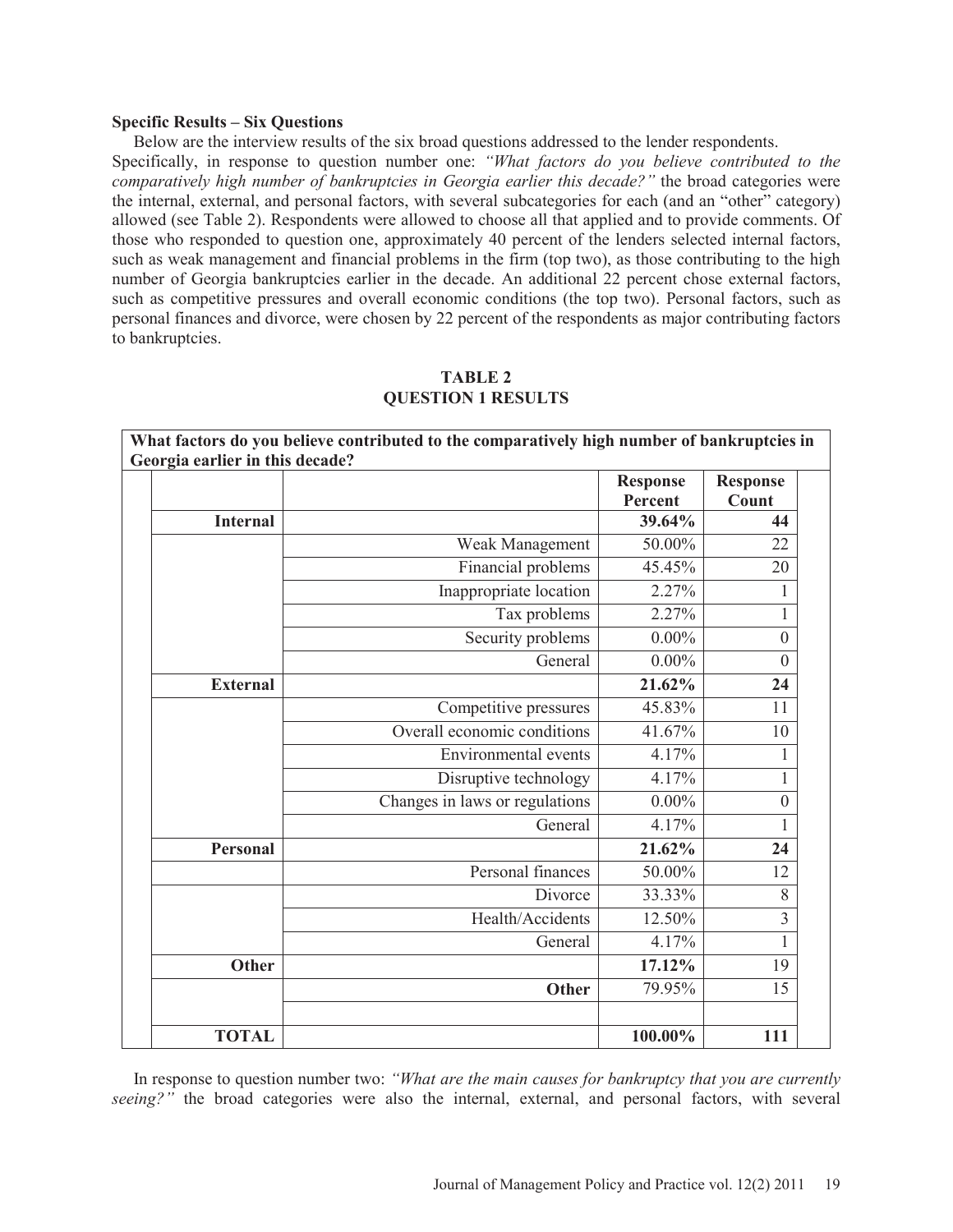subcategories for each (and an "other" category) allowed (see Table 3). Respondents were allowed to choose all that applied and to provide comments. Of those who responded to question two, approximately 34 percent of the lenders chose internal factors such as weak management and financial problems, as the main causes for current bankruptcies. This statistic doesn't vary much from the previous question related to bankruptcy earlier in the decade. Approximately the same proportion, 30 percent, attributes external factors such as overall economic conditions, by far the largest subcategory, and competitive pressures as primary causes for current bankruptcies. Personal factors, such as personal finances (highest) and divorce, were chosen by 20 percent of the respondents as contributing factors to current bankruptcies.

# **TABLE 3 QUESTION 2 RESULTS**

|                 | What are the main causes for bankruptcy that you are currently seeing? | <b>Response</b><br>Percent | <b>Response</b><br>Count |
|-----------------|------------------------------------------------------------------------|----------------------------|--------------------------|
| <b>Internal</b> |                                                                        | 34.17%                     | 41                       |
|                 | Weak Management                                                        | 60.98%                     | 25                       |
|                 | Financial problems                                                     | 34.15%                     | 14                       |
|                 | Inappropriate location                                                 | 2.44%                      | 1                        |
|                 | Tax problems                                                           | $0.00\%$                   | $\boldsymbol{0}$         |
|                 | Security problems                                                      | $0.00\%$                   | $\boldsymbol{0}$         |
|                 | General                                                                | 2.44%                      | 1                        |
| <b>External</b> |                                                                        | 30.00%                     | 36                       |
|                 | Competitive pressures                                                  | 19.44%                     | $\overline{7}$           |
|                 | Overall economic conditions                                            | 77.78%                     | 28                       |
|                 | Environmental events                                                   | $0.00\%$                   | $\theta$                 |
|                 | Disruptive technology                                                  | $0.00\%$                   | $\boldsymbol{0}$         |
|                 | Changes in laws or regulations                                         | $0.00\%$                   | $\boldsymbol{0}$         |
|                 | General                                                                | 2.78%                      | 1                        |
| <b>Personal</b> |                                                                        | 20.83%                     | 25                       |
|                 | Personal finances                                                      | 80.00%                     | 20                       |
|                 | Divorce                                                                | 20.00%                     | 5                        |
|                 | Health/Accidents                                                       | $0.00\%$                   | $\theta$                 |
|                 | General                                                                | $0.00\%$                   | $\mathbf{0}$             |
| <b>Other</b>    |                                                                        | 15.00%                     | 18                       |
|                 | <b>Other</b>                                                           | 100.00%                    | 18                       |
| <b>TOTAL</b>    |                                                                        | 100.00%                    | 120                      |

 In response to the tri-part question number three: *"Do certain industries seem to be more prone to bankruptcy? If so, which ones? Why do you believe this is the case?"* the allowed responses were "yes" and "no" for the first phase, a fixed set of choices for the second phase, and an open-ended section for the answer to "why" (see Table 4 and Table 5). Approximately three fourths (73 percent) of those responding felt that certain industries are more prone to bankruptcy than others. To the second part of that question, retail was listed as the industry that was more prone to bankruptcy, followed by service and manufacturing. The elicited "why" list was placed into categories.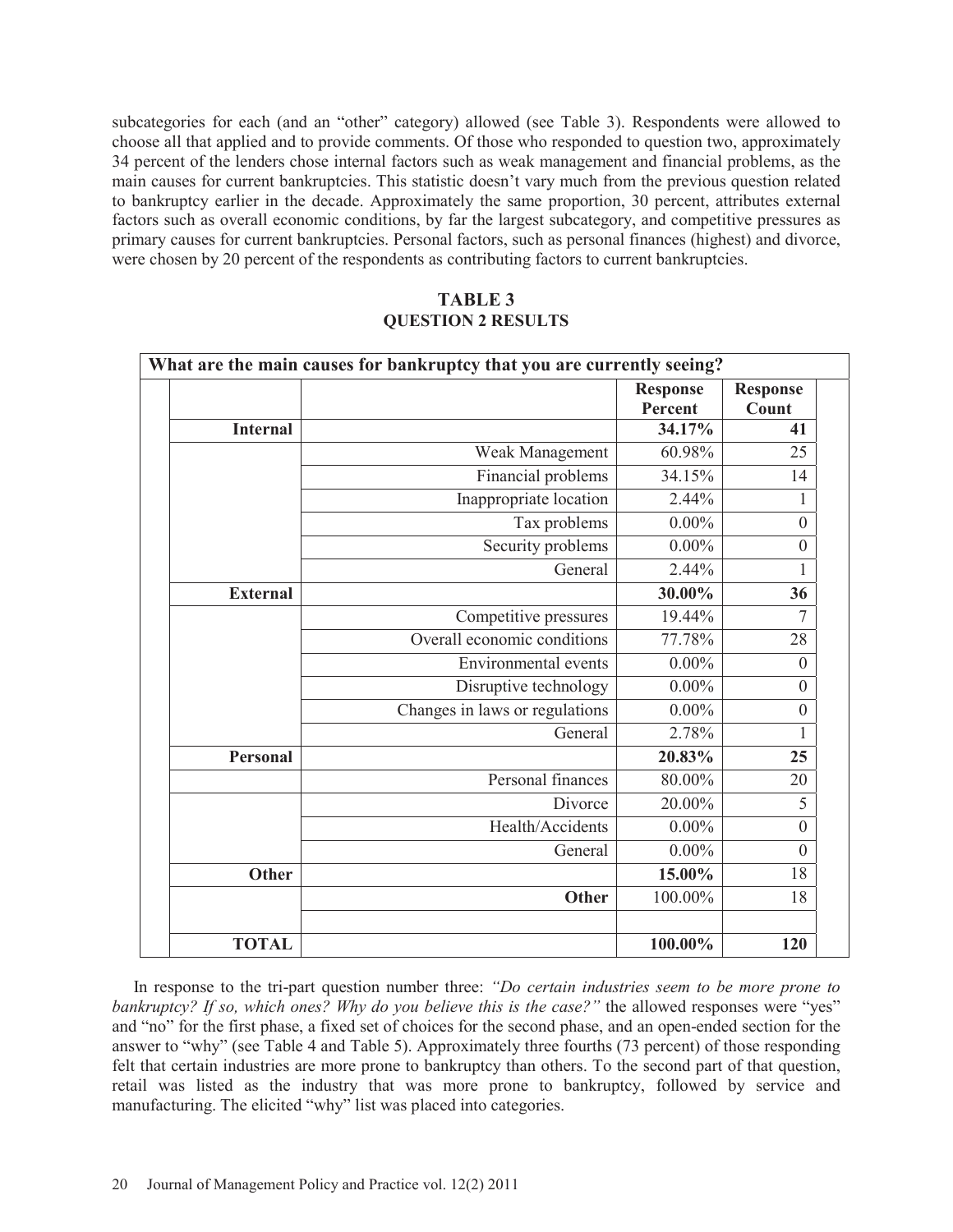| Do certain industries seem to be more prone to bankruptcy? |              |                            |                          |
|------------------------------------------------------------|--------------|----------------------------|--------------------------|
|                                                            |              | <b>Response</b><br>Percent | <b>Response</b><br>Count |
|                                                            | Yes          | 72.97%                     |                          |
|                                                            | No           | 27.03%                     |                          |
|                                                            | <b>Total</b> | 100.00%                    | 37                       |

# **TABLE 4 QUESTION 3.1 RESULTS**

# **TABLE 5 QUESTION 3.2 RESULTS**

| Do certain industries seem to be more prone to bankruptcy?<br>If so, which ones? |                    |                            |                          |  |
|----------------------------------------------------------------------------------|--------------------|----------------------------|--------------------------|--|
|                                                                                  |                    | <b>Response</b><br>Percent | <b>Response</b><br>Count |  |
|                                                                                  | <b>Agriculture</b> | $0.00\%$                   |                          |  |
|                                                                                  | Manufacturing      | 20.69%                     | 6                        |  |
|                                                                                  | Wholesale          | $0.00\%$                   | 0                        |  |
|                                                                                  | <b>Retail</b>      | 41.38%                     | 12                       |  |
|                                                                                  | <b>Service</b>     | 37.93%                     | 11                       |  |
|                                                                                  | <b>Total</b>       | 100.00%                    | 29                       |  |

 In response to the contrast question number four, where respondents were asked to compare current bankruptcies with bankruptcies during the first part of the decade, the question was: *"What does your typical bankruptcy case look like today?"* (Part A) and *"How is the typical bankruptcy case of today different from what you saw earlier in this decade?"* (Part B). A check list of possible answers, including industries, years in business, number of employees, type of organization, primary sources of funding, amount of assets, market, business owner experience, and market competitiveness, was offered on the questionnaire as prompts if the respondent was slow to respond. Respondents were not provided the entire list of categories, but were offered the above list as appropriate probes. Since many respondents gave general instead of specific answers to the list comparing current to past bankruptcies, the most interesting perspective is the changes between the two time periods. Retail led the industry list in both periods, as did companies between two and five years old. The three-to-ten employees category was also top in both time periods for bankruptcies. In the type of business, LLCs (a relatively new business form) edged out sole proprietorship as the top type of organization later in the decade. For primary source of funding, applied debt remained the top source in both time periods. In terms of assets, the \$10,000 - \$100,000 category lost out to the \$100,001 to \$500,000 category in the most current period. Businesses in local markets were selected as most typical for bankruptcy in both periods. Inexperienced-to-moderate-experienced owners and moderately competitive markets were also chosen most often in both time periods.

 In response to question number five: *"What expectations do you have for the next couple of years regarding the level and rate of bankruptcies in Georgia?"* the questionnaire was seeking subjective opinions from the respondents. For analysis, the elicited data were placed into a table with "positive," "negative" and "neutral" categories. In terms of expectations, approximately 70 percent of the lenders are pessimistic (negative) and expect things to get worse in the next couple of years regarding the level and rate of Georgia bankruptcies (see Table 6). Of those who responded, 22.5 percent expect things to level off or stabilize (neutral/positive), with the remaining 7.5 percent unsure.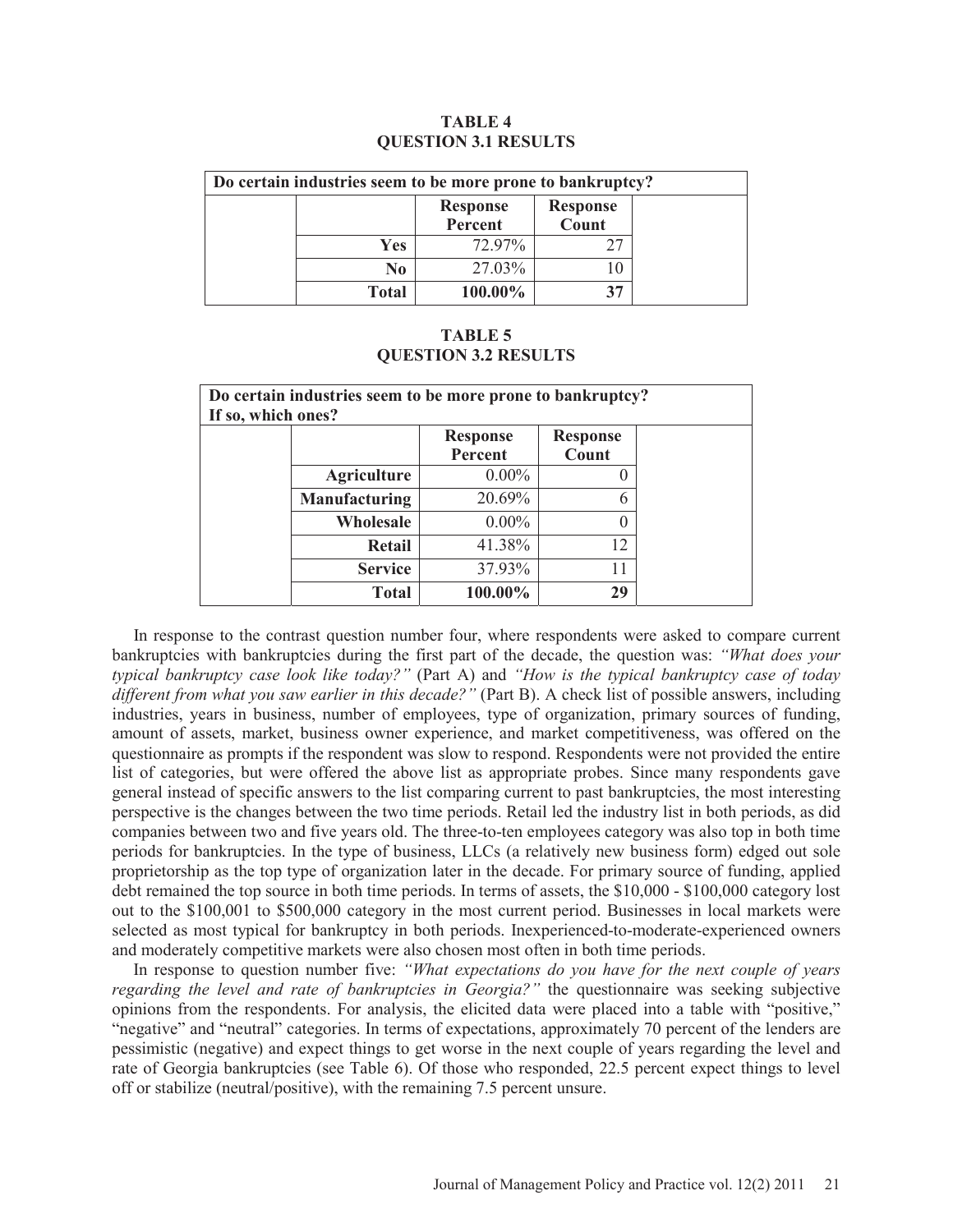| <b>TABLE 6</b>            |  |  |  |  |  |  |
|---------------------------|--|--|--|--|--|--|
| <b>QUESTION 5 RESULTS</b> |  |  |  |  |  |  |

| What expectations do you have for the next couple of years regarding<br>the level and rate of bankruptcies in Georgia? |                            |                                      |                          |  |
|------------------------------------------------------------------------------------------------------------------------|----------------------------|--------------------------------------|--------------------------|--|
|                                                                                                                        |                            | <b>Comments</b><br><b>Summarized</b> | <b>Comments</b><br>Count |  |
|                                                                                                                        | "Increase," "Get Worse,"   | 70.00%                               | 28                       |  |
|                                                                                                                        | "Continue to Rise"         |                                      |                          |  |
|                                                                                                                        | "Level Off" or "Stabilize" | 22.50%                               | g                        |  |
|                                                                                                                        | "Not Sure" or              | 7.50%                                |                          |  |
|                                                                                                                        | "Can't Speculate"          |                                      |                          |  |
|                                                                                                                        | Total                      | $100.00\%$                           | 40                       |  |

 For question number six: *"Based on your experiences, what recommendations would you make to businesses in order to avoid bankruptcy?"* the respondents were free to generate their own responses. Due to the wide variety of answers to the question, an attempt was made to develop first order categories or themes for the answers. In summarizing the open-ended responses elicited for question six, approximately 21 percent of the comments relate to retaining proper working capital or being adequately capitalized. Another 17 percent related to monitoring finances and the industry. Communication with advisors, including lenders, represents 13 percent of the comments in this category. Having a solid realistic business plan and controlling personal finances tie for 10.5 percent of the responses. The remaining categories include managing company debt/avoid high leverage (9.2 percent), and tighten lending policies and better/more marketing (both 2.6 percent). The "other" category contains 13 percent of the responses.

# **TABLE 7 QUESTION 6 RESULTS**

| Based on your experiences, what recommendations would you make to businesses in order<br>to avoid bankruptcy? |                                            |                   |                |  |
|---------------------------------------------------------------------------------------------------------------|--------------------------------------------|-------------------|----------------|--|
|                                                                                                               |                                            | <b>Comments</b>   |                |  |
|                                                                                                               |                                            | <b>Summarized</b> | Count          |  |
|                                                                                                               | "Retain Proper Working Capital" or         | 21.05%            | 16             |  |
|                                                                                                               | "Be Adequately Capitalized"                |                   |                |  |
|                                                                                                               | "Pay Attention" or                         | 17.11%            | 13             |  |
|                                                                                                               | "Constantly Monitor Finances and Industry" |                   |                |  |
|                                                                                                               | "Communicate with Advisors, Including      | 13.16%            | 10             |  |
|                                                                                                               | Lenders"                                   |                   |                |  |
|                                                                                                               | "Control Personal Finances"                | 10.53%            | 8              |  |
|                                                                                                               | "Have a Solid, Realistic Business Plan"    | 10.53%            | 8              |  |
|                                                                                                               | "Manage Company Debt" or                   | 9.21%             | $\overline{7}$ |  |
|                                                                                                               | "Avoid Being Highly Leveraged"             |                   |                |  |
|                                                                                                               | "Tighten Lending Policies" or              | 2.63%             | $\overline{2}$ |  |
|                                                                                                               | "Stricter Analysis by Lenders"             |                   |                |  |
|                                                                                                               | "Better/More Marketing"                    | 2.63%             | $\overline{2}$ |  |
|                                                                                                               | <b>Other</b>                               | 13.16%            | 10             |  |
|                                                                                                               | <b>Total</b>                               | 100.00%           | 40             |  |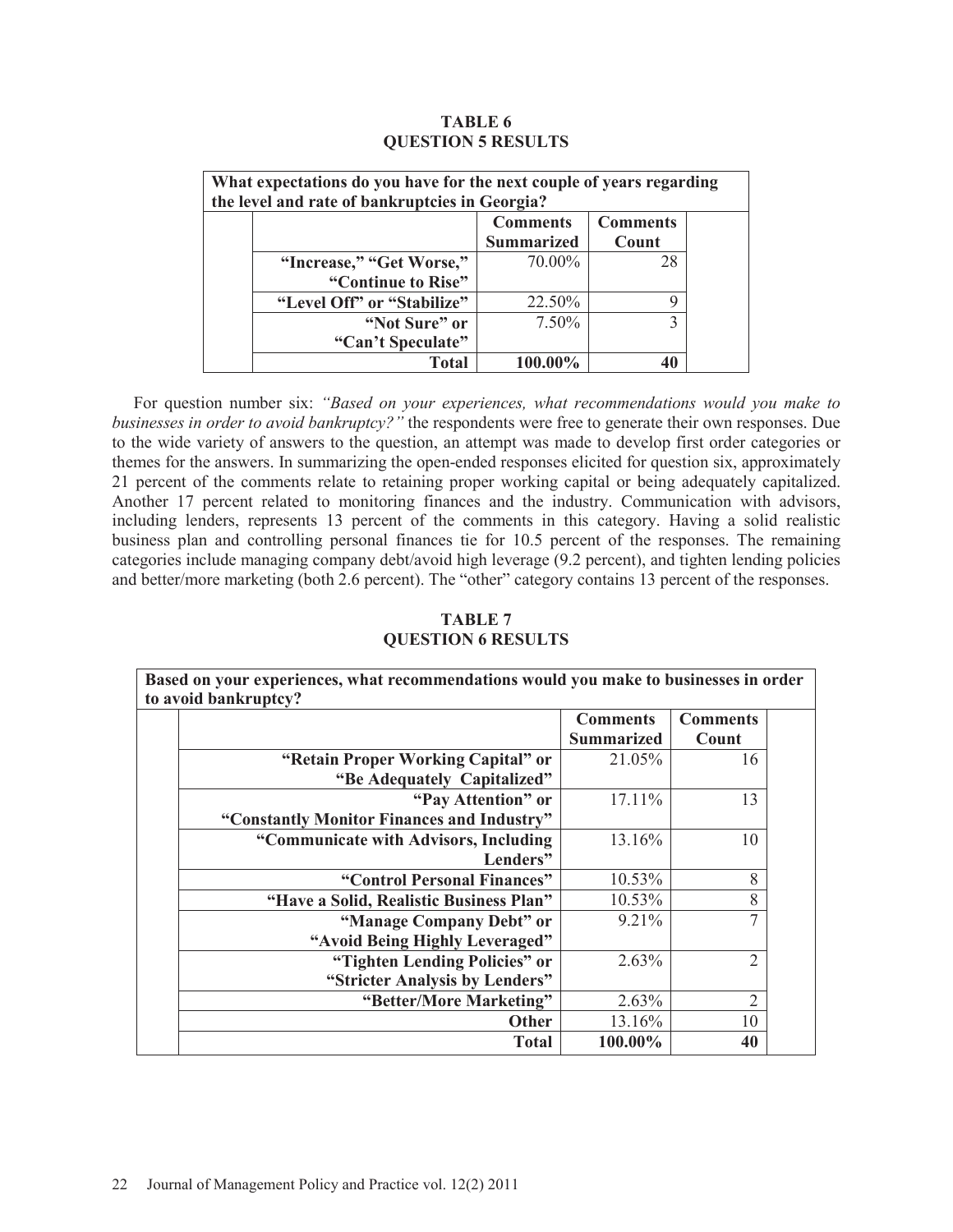### **CONCLUSIONS, IMPLICATIONS, AND LIMITATIONS**

#### **Conclusions**

 The unique contribution of this paper is to provide an exploratory, primary investigation of the perceptions of a sample of lenders in Georgia, the state ranked fourth highest in business bankruptcy, concerning their views on business bankruptcies, possible causes, and recommendations for avoidance of bankruptcy. The results are fairly consistent with previous research, in that Georgia lenders perceive the same three broad categories as factors in small business bankruptcy revealed in the other research, factors internal and external to the firm, as well as personal factors.

 The results suggest that there are some specific actions lenders feel can be taken to avoid or diminish the risk of bankruptcy for a small business. Many of the recommended actions could be accomplished through being aware and proactive about training, being attentive to financial documents and their meaning, enacting more prudent money management processes to accommodate business and economic cycles, and keeping a vigilant eye on consumers, the economy, and the competition.

 Although many of the primary data findings were expected, some results provided interesting new insights. For example, communication (even in bad times) with lenders, attorneys, and financial consultants/accountants was a recurring theme of the lenders throughout the project. An advantage of the interview technique is the ability to probe with follow-up questions to obtain finer details, and to obtain a fuller understanding of the research issue (such was the case with some of the findings, not part of the original direct questions, but of the follow-up probes).

#### **Implications**

 As an exploratory inquiry, this research provides richness, an understanding and meaning, associated with the growing Georgia bankruptcy situation that may not otherwise be available. In addition, the findings suggest possible training implications, the need for technical assistance and specific directions for organizations like the Georgia SBDC Network, as well as possible policy or regulatory action, as a result of careful consideration of what the sample group revealed. Specific lender recommendations for entrepreneurship support revealed potential future action and policy, as well as specific and direct suggestions for entrepreneurs.

 These findings may be helpful to those seeking expert perceptions of small business bankruptcy in Georgia, as well as implications for other states. The findings are also significant as they provide a research agenda and foundation for possible hypothesis development and future research regarding the contributing factors for small business bankruptcy, and even possible solutions for high bankruptcy rates in the future. This exploratory study allows for specification of the relevant dimensions of influences and factors on small businesses bankruptcy, and of preventive measures.

### **Limitations**

 The Southeast during the period in question may be unique and has been characterized by "economic turbulence," as defined by the Federal Reserve (Federal Reserve, 2008), perhaps making the findings ungeneralizable to other periods or regions. The fact that a qualitative research method, interviews, was utilized to gather the data, may also create certain issues with the generalizability of the study results. Since a primary project goal was to obtain a clearer understanding of the Georgia business bankruptcy situation, the qualitative research technique may have served its purpose well.

 Although the study has limitations, primarily with regard to the size and nature of the sample, the scope of the project, geographically constrained to one state (Georgia), and perhaps the qualitative nature of the methodology (which affects generalizabilty), the results still provide valuable insights and might provide the basis for immediate action and/or a follow-up project in any number of related directions. The size and mission of the lender respondents in the study varied considerably, from one of the largest banks in the country to micro lenders.

 One of the most relevant limitations of the bankruptcy research project might be the timing of the project, from the 2008 U. S. Presidential Election (November) into the first half of 2009, which may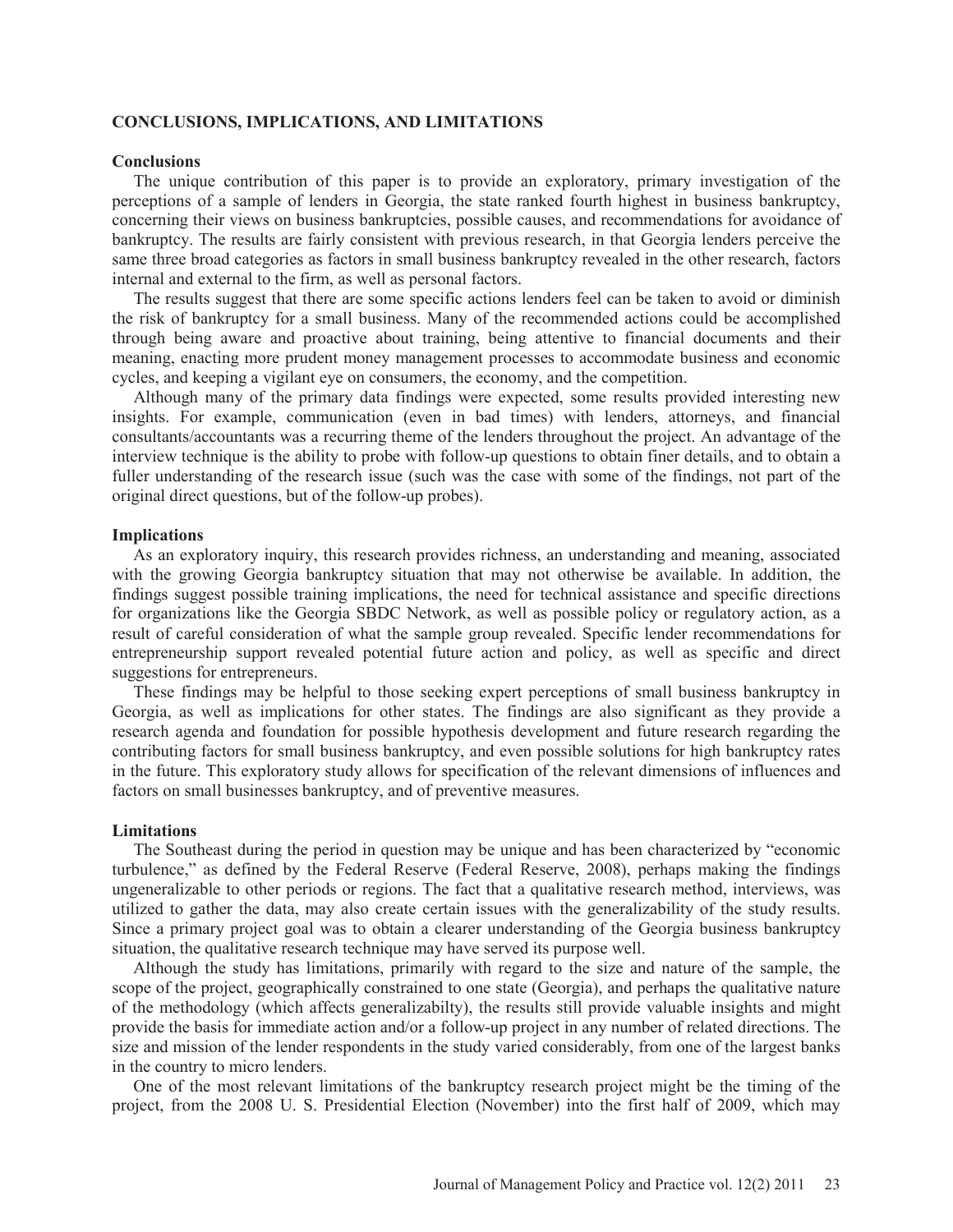represent one of the most serious financial crises documented in this country. The bankruptcy issues, and various attendant factors, have become buried and sidelined among myriad other issues and problems facing the banking institutions involved. A direct and interesting result, and perhaps limitation, for this research project was a distinct hesitancy of some subjects to respond to perceived sensitive questions when certain respondents became quite guarded in their responses.

 As a state, Georgia may represent a truly singular environment with a unique set of circumstances, since it has an extremely high comparative rate (and number) of business bankruptcy, is listed simultaneously as the most "entrepreneurially friendly" state in the nation, while also leading the state rankings list with the highest number of bank failures in the country (to date/2010: 41). Truly a good news, bad news situation. On balance, a relevant question might be: what is the relationship among all of these factors?

## **Future Research**

 The results of this study emphasize the need for more in-depth research designed to provide further insights into actual causes of small business bankruptcy, failures, or closings (depending on the particular author's interpretation). Future research in the domain of small business bankruptcy might pursue several interesting avenues, whether to delve more deeply into the rate and causes of bankruptcy in a more empirical, quantitative study, or to explore other seemingly related topics, possibly associated with policy or other issues. For example, future researchers may consider a larger empirical project utilizing a quantitative paradigm (perhaps a national questionnaire) so that they might be better able to generalize the findings to other geographic areas and situations, or to make broad conclusions.

 The topic of small business bankruptcy is rich for exploration, particularly in the areas of the relationship or interdependence between personal and small business bankruptcies (since some research suggests a link), the relationship between small business bankruptcy and the rate of bank failures (particularly in Georgia where both rates and numbers are extraordinarily high), and the rate of bankruptcy as related to the issue of ease of entry and/or exit of small businesses, due to the regulatory environment (bankruptcy exemption levels) or other factors.

 A particular area of interest and possible domain for future research is the relationship between the current high rate of small business bankruptcy, particularly in Georgia, and the high rates of mortgage foreclosure and bank failures in the state and the nation. The state of Georgia has a disproportionate rate and number of bank failures, given the number of banks in the state. The bank failure tide may have temporarily receded from a high water mark achieved during the summer, when 12 banks failed during the period from June through August. As of the original writing, 25 banks failed in Georgia over a fifteenmonth period, compared to 122 nation-wide, representing the highest number and bank failure rate in the country (Grantham/AJC, 2009).

**Note/ Final Banking Update:** In a recent turn of events in Georgia failed bank acquisitions by regulatory agencies may be giving way to mergers and acquisitions, as a long term "solution" to the problem in the state (Trubey, 2010). According to the source, such a deal would be significant in a state that has suffered 41 bank failures since August 2008, representing the national high for any state. A supplementary benefit would be that those (potential merger/acquisition) deals among banks would reduce losses to the Federal Deposit Insurance Corporation's (FDIC) Deposit Insurance Fund, signaling a certain buyer's confidence. The significance of this particular deal could be a strong indication that the bottom of the Georgia banking crisis might have been reached (Trubey, 2010).

## **REFERENCES**

American Bankruptcy Institute | Bankruptcy Filings Statistics, Quarterly filings by State (2001 – 2005). Retrieved September 10, 2010, from

http://www.abiworld.org/Content/NavigationMenu/NewsRoom/BankruptcyStatistics/Bankruptcy\_Filings \_1.htm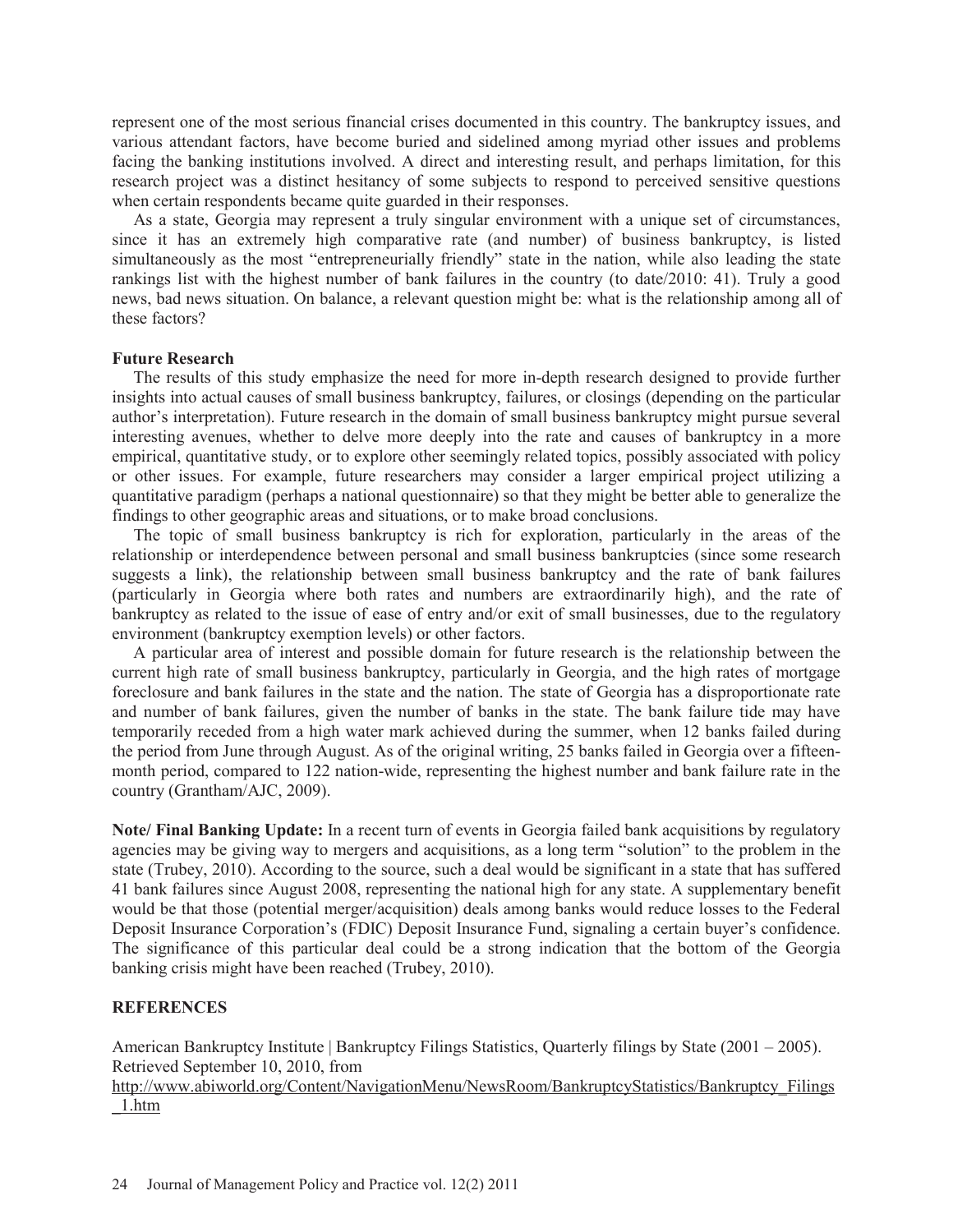American Bankruptcy Institute | U.S. Bankruptcy Filings Statistics, Business, Non-Business (1980 – 2009). Retrieved September 10, 2010, from

http://www.abiworld.org/AM/AMTemplate.cfm?Section=Home&TEMPLATE=/CM/ContentDisplay.cfm &CONTENTID=60229

The Bankruptcy Reform Act of 2005 A New Landscape, Retrieved September 10, 2010, from http://www.nysscpa.org/cpajournal/2006/1106/essentials/p36.htm

Beaver, G. (2003). Editorial, Small Business: Success and Failure, *Strategic Change*, 12, (May), 115-122.

Bradley, D. B. III & Cowdery, C. (2004). Small Business: Causes of Bankruptcy. Retrieved September 10, 2010, from http://161.31.108.27/research/asbe/2004\_fall/16.pdf

Carson, D., Gilmore, A., Perry, C. & Gronhaug, K. (2001). *Qualitative Marketing Research*. Thousand Oaks, CA: Sage Publications, Ltd. p. 65

Carter, R., &Van Auken, H. (2006). Small Firm Bankruptcy. *Journal of Small Business Management*, 44 (4), 493-512.

Chrisman, J. J. & McMullan, W. E. (2000). A Preliminary Assessment of Outsider Assistance as a Knowledge Resource: The Longer-Term Impact of New Venture Counseling. *Entrepreneurship: Theory & Practice*, 24 (3), 41 -57.

Chrzanowska, J. (2002). *Interviewing Groups and Individuals in Qualitative Market Research,* SAGE Publications Inc. Thousand Oaks, CA.

Fan, W. & White, M. J. (2003). Personal Bankruptcy and the Level of Entrepreneurial Activity. *Journal of Law and Economics*, 46 (October), 543-567.

Fay, S., Hurst, E. & White, M. J. (2002). The Household Bankruptcy Decision. *The American Economic Review* 92, (3), 706-718, doi:10.2307/3083362

Federal Reserve, Annual Report, 2008. Retrieved September 10, 2010 from, http://www.federalreserve.gov/boarddocs/rptcongress/annual08/pdf/AR08.pdf

Grantham, R. (2009, October 25). Lull in U.S. Bank Failures. *The Atlanta Journal-Constitution*, p. D1: D<sub>5</sub>.

Kauffman Index of Entrepreneurial Activity, April, 2009 p. 18-24. (Robert W. Fairlie), Kauffman Foundation - http://www.kauffman.org/uploadedFiles/kiea\_042709.pdf

Lawless, R. M. & Warren, E. (2005). The Myth of the Disappearing Bankruptcy. *California Law Review*, 3-52. (Electronic copy: http://ssrn.com/abstract=1262362).

Lee, S. H., Peng, M. W. & Barney, J. B. (2007). Bankruptcy and Entrepreneurship Development: A Real Options Perspective. *Academy of Management Review*, 32, (1), 257-272.

Platt, H. D. & Platt, M. B. (2006). Understanding Differences Between Financial Distress and Bankruptcy. *Review of Applied Economics*, 2, (2), 141-157.